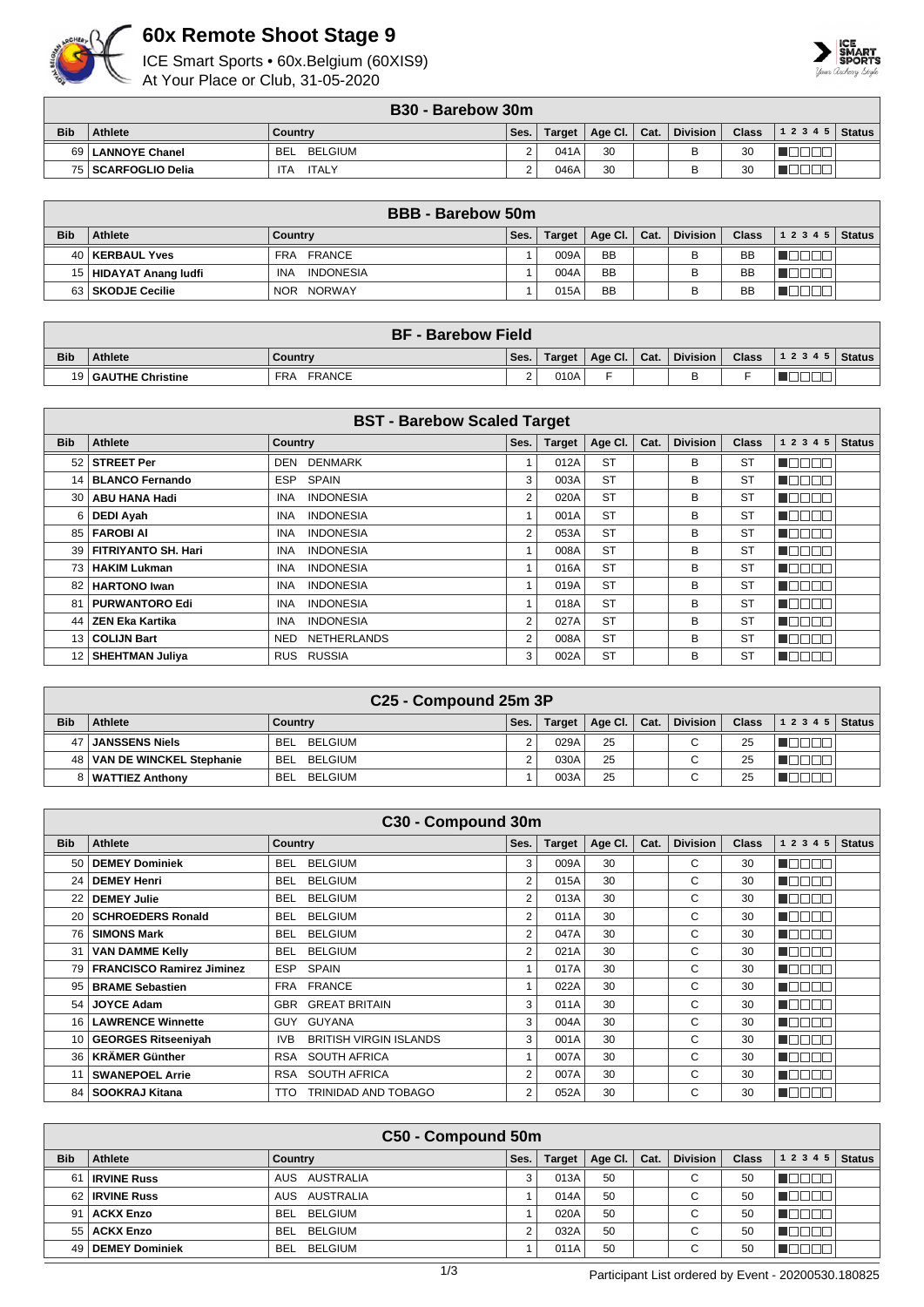

## **60x Remote Shoot Stage 9**

ICE Smart Sports • 60x.Belgium (60XIS9) At Your Place or Club, 31-05-2020



|            | C50 - Compound 50m<br>Continue |                                   |                |               |         |      |                 |              |            |               |
|------------|--------------------------------|-----------------------------------|----------------|---------------|---------|------|-----------------|--------------|------------|---------------|
| <b>Bib</b> | <b>Athlete</b>                 | Country                           | Ses.           | <b>Target</b> | Age Cl. | Cat. | <b>Division</b> | <b>Class</b> | 1 2 3 4 5  | <b>Status</b> |
| 23         | <b>DEMEY Louise</b>            | <b>BELGIUM</b><br><b>BFI</b>      | $\overline{2}$ | 014A          | 50      |      | C               | 50           | n Boon     |               |
| 94         | <b>ETIENNE David</b>           | <b>BELGIUM</b><br><b>BEL</b>      |                | 021A          | 50      |      | C               | 50           | n Belek    |               |
| 21         | <b>MEBIS Stijn</b>             | <b>BELGIUM</b><br><b>BEL</b>      | $\overline{2}$ | 012A          | 50      |      | C               | 50           | n e se     |               |
| 51         | <b>VAN MONTAGU Piotr</b>       | <b>BELGIUM</b><br><b>BEL</b>      | $\overline{2}$ | 031A          | 50      |      | C               | 50           | n an Daoin |               |
| 78         | <b>VANDERPERRE Chris</b>       | <b>BELGIUM</b><br><b>BEL</b>      | $\overline{2}$ | 049A          | 50      |      | C               | 50           | n Belein   |               |
| 9          | <b>WATTIEZ Anthony</b>         | <b>BELGIUM</b><br><b>BEL</b>      | $\overline{2}$ | 006A          | 50      |      | C               | 50           | n Belek    |               |
| 77         | <b>WATTIEZ Eddy</b>            | <b>BELGIUM</b><br><b>BEL</b>      | 2              | 048A          | 50      |      | C               | 50           | n Oo Oo    |               |
| 56         | <b>BRAMSEN Rasmus</b>          | <b>DENMARK</b><br>DEN             | 2              | 033A          | 50      |      | C               | 50           | n daaa     |               |
| 64         | <b>MUNK CARLSEN Pil</b>        | <b>DENMARK</b><br><b>DEN</b>      | $\overline{2}$ | 036A          | 50      |      | C               | 50           | n Boon     |               |
| 45         | <b>BERGUIN Philippe</b>        | FRA FRANCE                        | $\overline{2}$ | 028A          | 50      |      | C               | 50           | man an     |               |
| 37         | <b>GESNOUIN Arnaud</b>         | FRA FRANCE                        | $\overline{2}$ | 023A          | 50      |      | C               | 50           | ME E E E   |               |
| 96         | <b>JULIEN Simon</b>            | FRA FRANCE                        | $\overline{2}$ | 060A          | 50      |      | C               | 50           | HOOOO      |               |
| 29         | <b>LEBOUGAULT Arnaud</b>       | FRA FRANCE                        |                | 005A          | 50      |      | C               | 50           | n Boon     |               |
| 97         | <b>LEFEUVRE Camille</b>        | <b>FRANCE</b><br><b>FRA</b>       | $\overline{2}$ | 061A          | 50      |      | C               | 50           | n die se   |               |
| 80         | <b>SINGH Yashaswi</b>          | <b>INDIA</b><br><b>IND</b>        | $\overline{2}$ | 050A          | 50      |      | C               | 50           | n En En    |               |
| 90         | <b>CUNNINGHAM Rogan</b>        | <b>IRELAND</b><br><b>IRL</b>      | $\overline{2}$ | 058A          | 50      |      | C               | 50           | n daaa     |               |
| 46         | <b>MAKASSIOUK Yuri</b>         | NOR NORWAY                        | 1              | 010A          | 50      |      | C               | 50           | N BOED     |               |
| 93         | <b>FERREIRA Gerard</b>         | TRINIDAD AND TOBAGO<br><b>TTO</b> | 2              | 059A          | 50      |      | C               | 50           | n de de    |               |
| 83         | <b>FRANCIS Sherwin</b>         | TRINIDAD AND TOBAGO<br><b>TTO</b> | 2              | 051A          | 50      |      | C               | 50           | MA DE E    |               |

|            | <b>CF - Compound Field</b>  |               |      |        |                |  |                          |              |                |  |  |  |
|------------|-----------------------------|---------------|------|--------|----------------|--|--------------------------|--------------|----------------|--|--|--|
| <b>Bib</b> | <b>Athlete</b>              | Country       | Ses. | Target | Age Cl.   Cat. |  | <b>Division</b>          | <b>Class</b> | $12345$ Status |  |  |  |
|            | 25   FEYBESSE Jean Francois | FRA FRANCE    |      | 016A   | -              |  | $\sim$                   |              |                |  |  |  |
| 87         | 7 ∣ HERVÉ Bruno             | FRANCE<br>FRA |      | 055A   |                |  | $\overline{\phantom{0}}$ |              |                |  |  |  |

|            | <b>CST - Compound Scaled Target</b> |                       |      |               |           |      |                          |              |           |        |  |  |
|------------|-------------------------------------|-----------------------|------|---------------|-----------|------|--------------------------|--------------|-----------|--------|--|--|
| <b>Bib</b> | <b>Athlete</b>                      | Country               | Ses. | <b>Target</b> | Age Cl.   | Cat. | <b>Division</b>          | <b>Class</b> | 1 2 3 4 5 | Status |  |  |
|            | 18 DE RYCKÈRE Eric                  | BELGIUM<br><b>BEL</b> |      | 009A          | <b>ST</b> |      | ⌒                        | <b>ST</b>    |           |        |  |  |
|            | 34   RAMIREZ Francisco              | ESP SPAIN             |      | 006A          | <b>ST</b> |      | $\overline{\phantom{0}}$ | <b>ST</b>    |           |        |  |  |
|            | 27   COLLADO Christine              | FRA FRANCE            |      | 018A          | <b>ST</b> |      | $\overline{\phantom{0}}$ | <b>ST</b>    |           |        |  |  |
|            | 26   COLLADO VIVAZ ?ric             | FRA FRANCE            |      | 017A          | <b>ST</b> |      | $\sim$                   | <b>ST</b>    |           |        |  |  |

|            | R25 - Recurve 25m 3P |                |      |      |                         |  |          |              |                |  |  |  |
|------------|----------------------|----------------|------|------|-------------------------|--|----------|--------------|----------------|--|--|--|
| <b>Bib</b> | <b>Athlete</b>       | Country        | Ses. |      | Target   Age Cl.   Cat. |  | Division | <b>Class</b> | $12345$ Status |  |  |  |
|            | 92   ACKX Enzo       | BELGIUM<br>BEI | ર    | 014A | 25                      |  | D        | 25           |                |  |  |  |
|            | 59 STUYCK Silke      | BELGIUM<br>BEI |      | 013A | 25                      |  |          | 25           |                |  |  |  |

|            | R <sub>30</sub> - Recurve 30m |                                             |            |               |         |      |                 |              |           |               |  |
|------------|-------------------------------|---------------------------------------------|------------|---------------|---------|------|-----------------|--------------|-----------|---------------|--|
| <b>Bib</b> | Athlete                       | Country                                     | Ses.       | <b>Target</b> | Age Cl. | Cat. | <b>Division</b> | <b>Class</b> | 1 2 3 4 5 | <b>Status</b> |  |
|            | 66   BOECKX Sonja             | BELGIUM<br>BEL.                             |            | 038A          | 30      |      | R               | 30           |           |               |  |
|            | 60 STUYCK Silke               | <b>BELGIUM</b><br><b>BEL</b>                | 2          | 035A          | 30      |      | R               | 30           | البالي    |               |  |
| 17         | <b>SINGH Robert</b>           | GUYANA<br>GUY                               | 3          | 005A          | 30      |      | R               | 30           |           |               |  |
|            | 43   ZEN Dzar El Ghifar       | <b>INDONESIA</b><br><b>INA</b>              | $\sim$     | 026A          | 30      |      | R               | 30           | TOOOO     |               |  |
|            | 53 JOYCE Darragh              | <b>IRELAND</b><br><b>IRL</b>                |            | 010A          | 30      |      | R               | 30           |           |               |  |
| 57         | <b>FRETT Javlyn</b>           | <b>BRITISH VIRGIN ISLANDS</b><br><b>IVB</b> | 3          | 012A          | 30      |      | R               | 30           | 20 L L    |               |  |
|            | 35   POTTER Michaela          | <b>BRITISH VIRGIN ISLANDS</b><br><b>IVB</b> | $\sqrt{2}$ | 007A          | 30      |      | R               | 30           |           |               |  |
|            | 5   LYNCH Mark                | <b>SOUTH AFRICA</b><br><b>RSA</b>           | $\sim$     | 005A          | 30      |      | R               | 30           |           |               |  |

| R60 - Recurve 60m |                       |                             |        |               |         |      |                 |              |           |               |
|-------------------|-----------------------|-----------------------------|--------|---------------|---------|------|-----------------|--------------|-----------|---------------|
| <b>Bib</b>        | Athlete               | Country                     | Ses.   | <b>Target</b> | Age Cl. | Cat. | <b>Division</b> | <b>Class</b> | 1 2 3 4 5 | <b>Status</b> |
| 67 I              | <b>COLLAS Arne</b>    | <b>BEL</b><br>BELGIUM       |        | 039A          | 60      |      | R               | 60           |           |               |
|                   | 68   COLLAS Koen      | <b>BELGIUM</b><br>BEL       | 2      | 040A          | 60      |      | R               | 60           |           |               |
|                   | 98   KWICK Bart       | <b>BELGIUM</b><br>BEL       |        | 062A          | 60      |      | R               | 60           |           |               |
|                   | 72 MARKEY Tom         | <b>BELGIUM</b><br>BEL       | $\sim$ | 044A          | 60      |      | R               | 60           |           |               |
| 71                | SANCHEZ Marleen       | <b>BELGIUM</b><br>BEL       | 2      | 043A          | 60      |      | R               | 60           |           |               |
|                   | 70   WOUTERS Mark     | <b>BELGIUM</b><br>BEL       | C      | 042A          | 60      |      | R               | 60           |           |               |
|                   | <b>REFSETH George</b> | <b>NORWAY</b><br><b>NOR</b> |        | 002A          | 60      |      | R               | 60           |           |               |